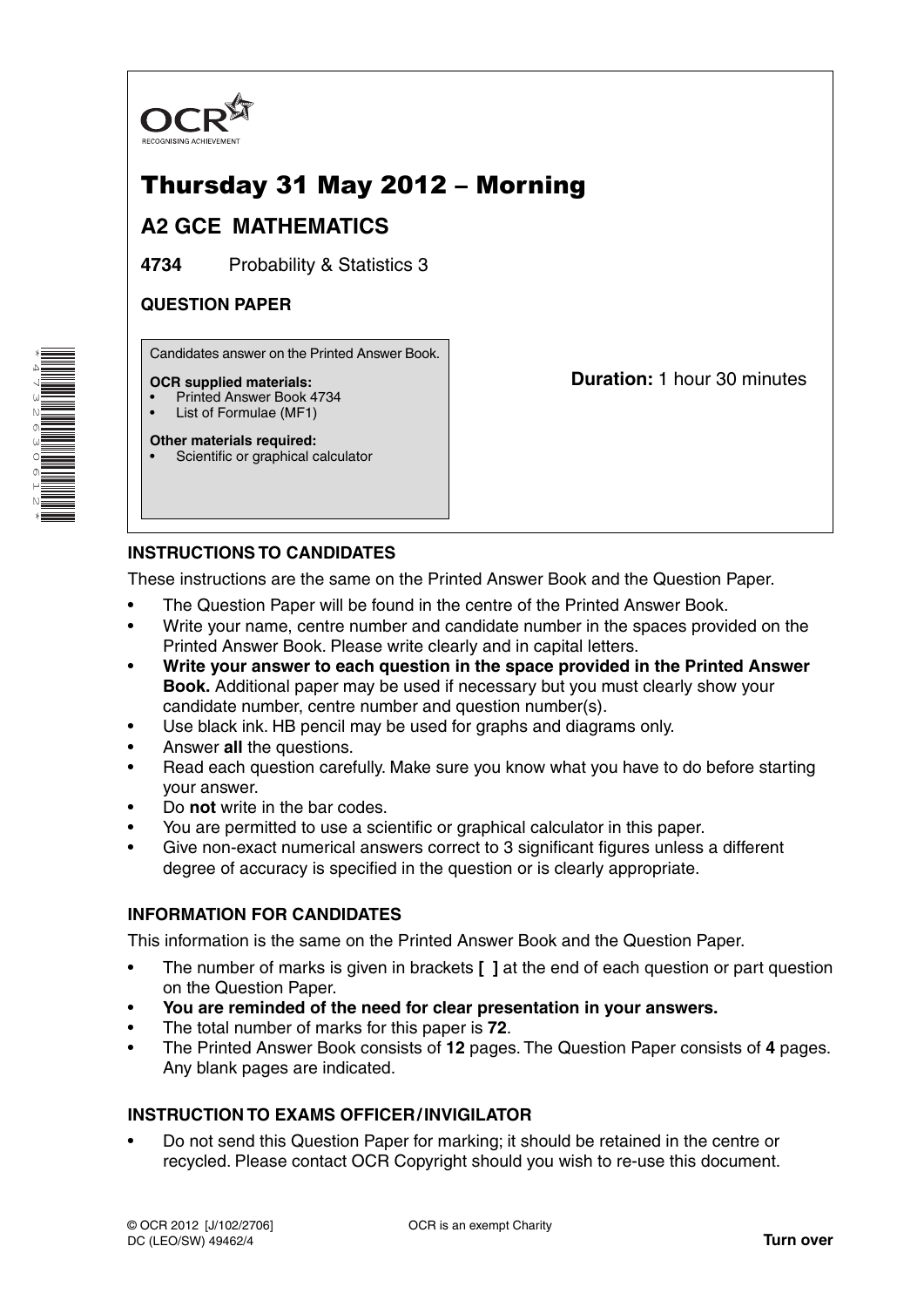- **1** A machine fills packets of flour whose nominal weights are 500 g. Each of a random sample of 100 packets was weighed and 14 packets weighed less than 500 g. The population proportion of packets that weigh less than 500 g is denoted by *p*.
	- **(i)** Calculate an approximate 95% confidence interval for *p*. **[4]**
	- **(ii)** The weights of the packets, in grams, are normally distributed with mean *μ* and variance 50. Assuming that  $p=0.14$ , calculate the value of  $\mu$ . **[3]**
- **2** Four pairs of randomly chosen twins were each given identical puzzles to solve. The times taken (in seconds) are shown in the following table.

| Twin pair            |    |    |    |    |
|----------------------|----|----|----|----|
| Time for first-born  | 46 | 38 |    | 49 |
| Time for second-born | 40 |    | 37 |    |

Stating any necessary assumption, test at the 10% significance level whether there is a difference between the population mean times of first-born and second-born twins. **[9]**

- **3** A charity raises money by sending letters asking for donations. Because of recent poor responses, the charity's fund-raiser, Anna, decides to alter the letter's appearance and designs two possible alternatives, one colourful and the other plain. She believes that the colourful letter will be more successful. Anna sends 60 colourful letters and 40 plain letters to 100 people randomly chosen from the charity's database. There were 39 positive responses to the colourful letter and 12 positive responses to the plain letter. The population proportions of positive responses to the colourful and plain letters are denoted by  $p_c$  and  $p_p$  respectively. Test the null hypothesis  $p_C - p_P = 0.15$  against the alternative hypothesis  $p_C - p_P > 0.15$  at the  $2\frac{1}{2}\%$  significance level and state what Anna could report to her manager. **[6]**
- **4** The time interval, *T* minutes, between consecutive stoppages of a particular grinding machine is regularly measured. *T* is normally distributed with mean  $\mu$ . 24 randomly chosen values of *T* are summarised by

$$
\sum_{i=1}^{24} t_i = 348.0 \text{ and } \sum_{i=1}^{24} t_i^2 = 5195.5.
$$

- **(i)** Calculate a symmetric 95% confidence interval for *μ*. **[5]**
- **(ii)** For the machine to be working acceptably, *μ* should be at least 15.0. Using a test at the 10% significance level, decide whether the machine is working acceptably. **[6]**
- **5** The discrete random variables *X* and *Y* are independent with  $X \sim B(32, \frac{1}{2})$  and  $Y \sim Po(28)$ .
	- **(i)** Find the values of  $E(Y X)$  and  $Var(Y X)$ . **[3]**
	- **(ii)** State, with justification, an approximate distribution for *Y* − *X*. **[3]**
- **(iii)** Hence find  $P(|Y X|)$ 3). **[4]**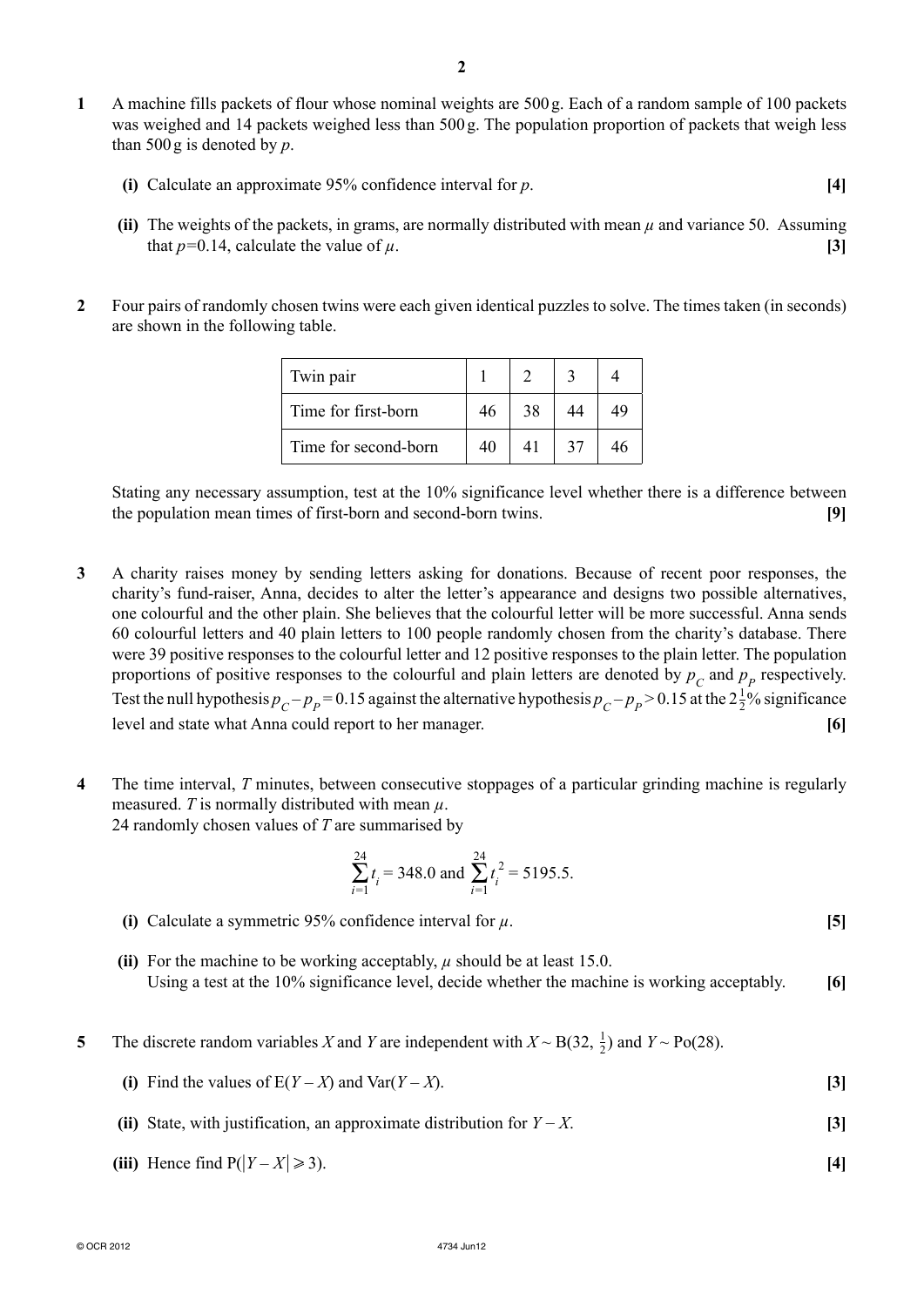

**3**

The diagram shows the probability density function f of the continuous random variable *T*, given by



where *a* is a constant.

- **(i)** Find the value of *a.* **[2]**
- **(ii)** Obtain the cumulative distribution function of *T*. **[4]**
- (iii) Find the cumulative distribution of *Y*, where  $Y = T^{\frac{1}{2}}$ , and hence find the probability density function of *Y*. **[7]**
- **7** A study was carried out into whether patients suffering from a certain respiratory disorder would benefit from particular treatments. Each of 90 patients who agreed to take part was given one of three treatments *A, B* or *C* as shown in the table.

| Treatment       |    |  |
|-----------------|----|--|
| Number in group | 31 |  |

- **(i)** It is claimed that each patient was equally likely to have been given any of the treatments. Test at the 5% significance level whether the numbers given each treatment are consistent with this claim. **[6]**
- **(ii)** After 3 months the numbers of patients showing improvement for treatments *A*, *B* and *C* were 14, 18 and 25 respectively. By setting up a  $2 \times 3$  contingency table, test whether the outcome is dependent on the treatment. Use a 5% significance level. **[8]**
- **(iii)** If one of the treatments is abandoned, explain briefly which it should be. **[2]**